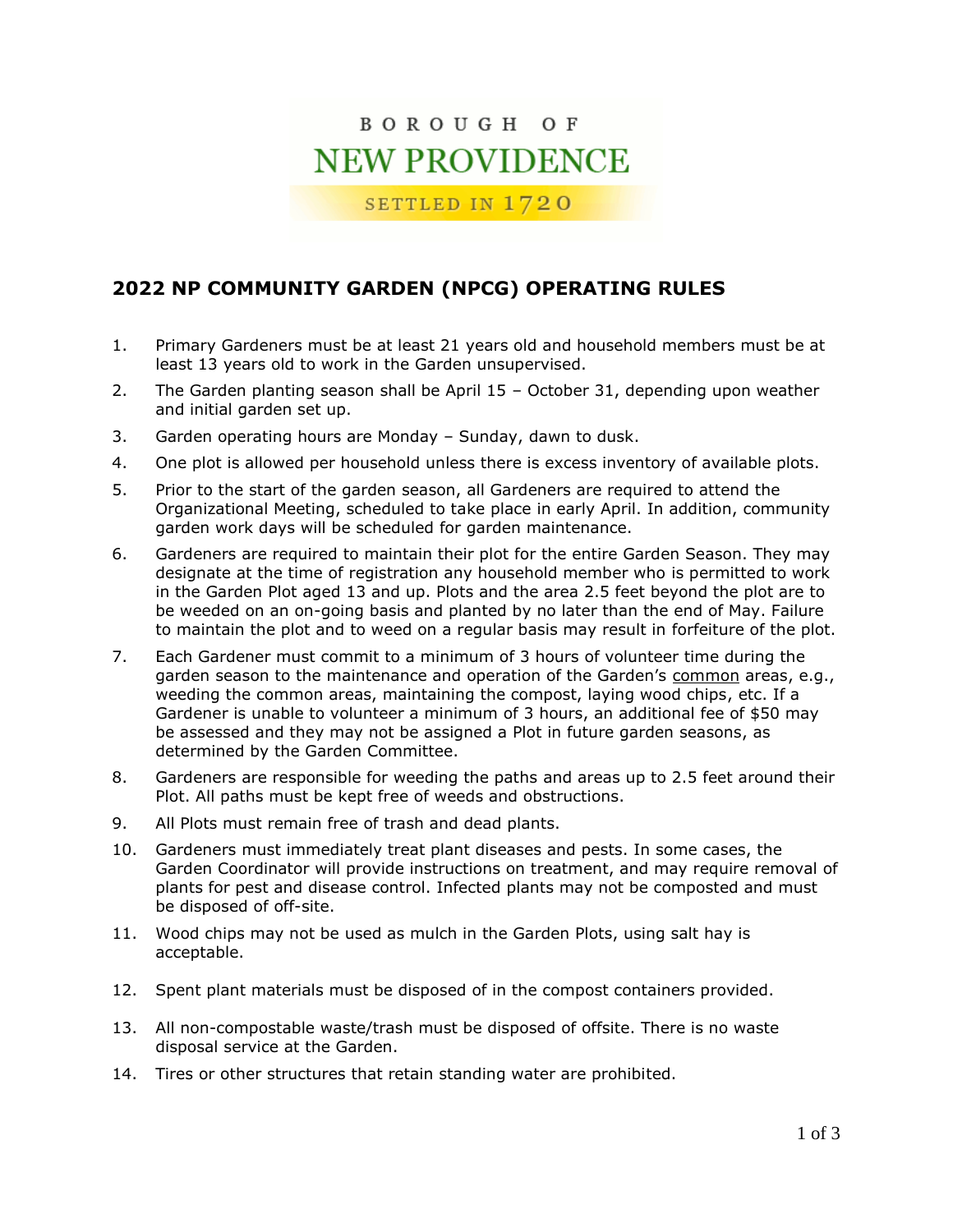- 15. Basic, temporary plant supports that are no higher than 5 feet are permitted, e.g., tomato cages and trellises. All other structures are prohibited in the Garden Plots.
- 16. The Garden shall operate as an organic garden. All soil, pesticides, fertilizers and mulch must be pre-approved by the NPCG Committee. The use of non-organic products is prohibited, e.g., Miracle Grow, Preen.
- 17. Plants that are invasive in nature are not allowed. (See NPCG Checklist of Prohibited Plants).
- 18. Garden Plots must be completely cleared out and raked at the end of the garden season, by a date set by the Garden Coordinator, typically October 31 (depending on weather). All plant debris, weeds, plastic plant tags, plant supports and other objects must be removed from the Plot.
- 19. Service animals are the only animals permitted in the Garden.
- 20. All children must be closely supervised and are not allowed to engage in roughhousing or other behavior that would disturb other Gardeners. Parents/guardians/adults are responsible for supervising their children and teaching them the safe use of tools, gardening methods, and garden etiquette.
- 21. Growing or use of illegal substances or cannabis shall result in immediate expulsion and revocation of the Garden Plot.
- 22. Tools and equipment of the NPCG may not be removed from the Garden area, and must be cleaned and properly stored in the Garden shed after use. No personal items may be stored in the Garden shed or in the Garden.
- 23. The Garden gate must remain locked. The last Gardener to leave the Garden is responsible for locking the gate.
- 24. Water spigots must be turned off after use.
- 25. Gardeners and their visitors are not permitted to enter, water, or garden another Gardener's plot, unless given explicit permission to do so.
- 26. A Gardener must immediately notify the Garden Coordinator in writing of the inability to maintain a Plot. No application fee will be refunded after May 1.
- 27. All Gardeners must maintain good conduct and civil behavior at all times. Verbally or physically abusive behavior will not be tolerated. Use of alcohol is prohibited within and surrounding the Garden.
- 28. The use of amplified devices and noise is prohibited.
- 29. Smoking is prohibited in areas within and surrounding the Garden.
- 30. Grievances: Gardeners should first try to resolve any grievances with fellow Gardeners. A conversation about an issue often can lead to great ideas, suggestions, and quick resolution. If a Gardener is unable to resolve a grievance with a fellow Gardener, he/she may ask the Garden Coordinator for a resolution. If the issue cannot be resolved with the assistance of the Garden Coordinator, the matter may be referred to the Garden Committee.
- 31. Failure to comply with the Operating Rules and other Garden regulations may result in forfeiture of the Plot, as per the recommendation of the Garden Coordinator and as determined by the Garden Committee. No fees will be returned if a Plot is forfeited.
- 32. Gardeners who fail to comply with the Operating Rules and other Garden regulations will not be assigned a Plot in future garden seasons, as determined by the Garden Committee.
- 33. Parking Please use the NP Community Pool parking lot.